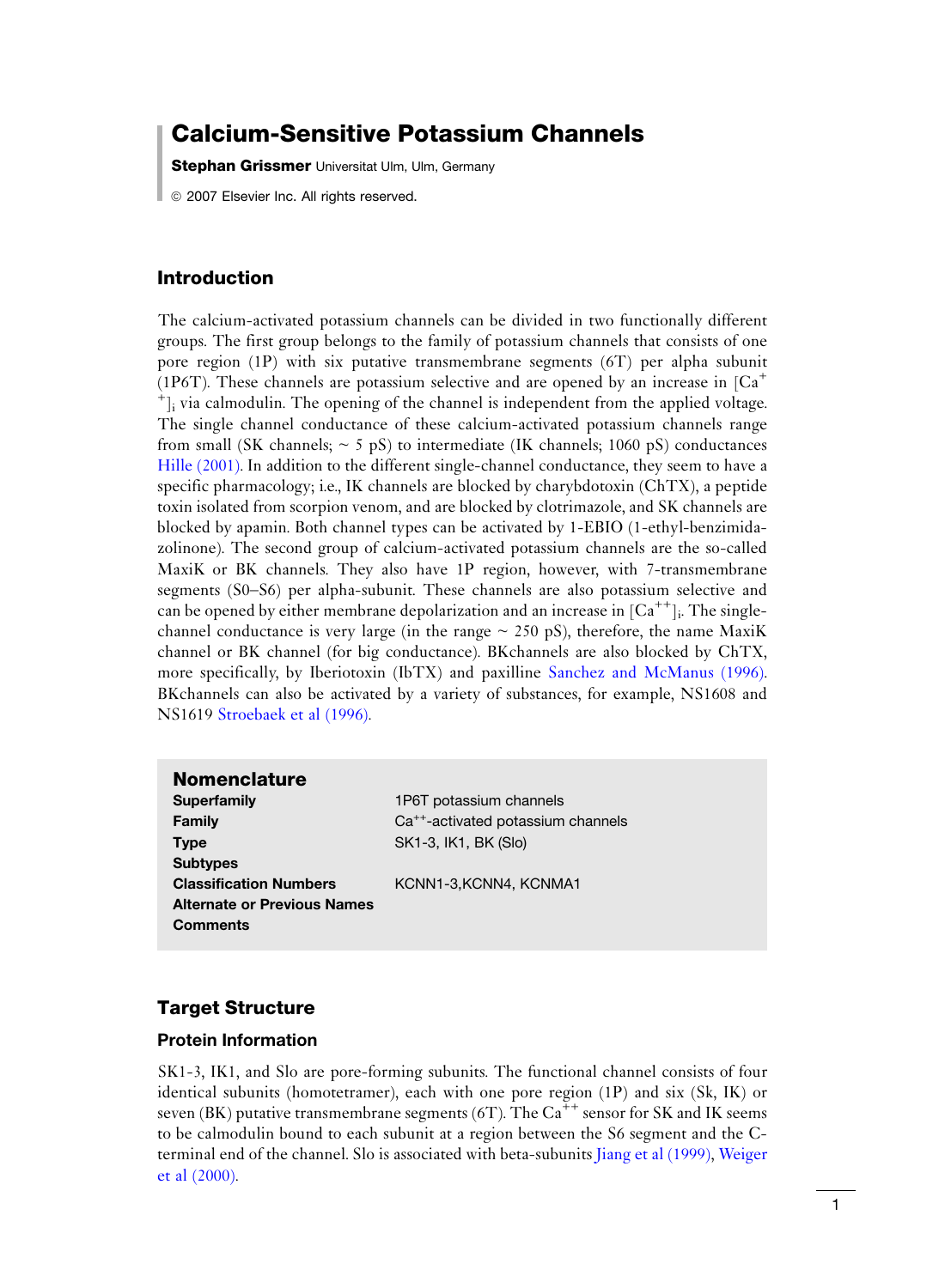# Ligands, Substrates, Ions

# Ligands

 $Ca^{++}$ , calmodulin (SK, IK), beta-subunits (BK)

#### **Substrates**

| Km<br>Name<br>value    |       | Кm<br>Reference<br>units |                                          | <b>Remarks</b>                                                                                                                                                                |  |
|------------------------|-------|--------------------------|------------------------------------------|-------------------------------------------------------------------------------------------------------------------------------------------------------------------------------|--|
| $Ca++$ (SK, $IK$ )     | 300   | nM                       | Kohler et al<br>(1999)                   |                                                                                                                                                                               |  |
| $Ca++$ (BK)            | 1, 10 | цM                       | Nimigean et al (1999)                    | Beta-subunit changes calcium-sensitivity<br>from 10 to $1 \mu M$ ; $[Ca^{++}]_i$ shifts the voltage<br>dependence of the BK channel toward<br>more hyperpolarized potentials. |  |
| Calmodulin<br>(SK, IK) |       |                          | Xia et al (1998).<br>Fanger et al (1999) |                                                                                                                                                                               |  |

# Ions

|                                     | Value | Units Reference | Remarks                                                                                                                                      |
|-------------------------------------|-------|-----------------|----------------------------------------------------------------------------------------------------------------------------------------------|
| $K^+$<br>Voltage Dependence only BK |       |                 | Calcium and/or the beta subunit shift the<br>voltage dependence of activation of the<br>BK channel toward more hyperpolarized<br>potentials. |

# Effectors, Products

Establishing a link between  $Ca^{++}$ -based second messenger systems and the membrane potential of cells.

#### Endogenous Regulation

#### Protein Partners

Calmodulin (SK, IK), beta-subunits (BK)

# Pharmacological Regulation

Different blockers and openers (see individual targets). Common openers for SK and IK are 1-ethyl-benzimidazolinone (1-EBIO) [Devor et al \(1996\)](#page-2-0), [Pedarzani et al \(2001\)](#page-2-0) and 5,6 dichloro-1-ethyl-benzimidazolinone (DC-EBIO) with different affinities for IK and SK; see individual targets. Openers for BK include NS1608, NS1619, BMS204352 [Gribkoff](#page-2-0) [et al \(2001\)](#page-2-0), DHS-1 [McManus et al \(1993\),](#page-2-0) and estradiol [Valverde et al \(1999\)](#page-3-0).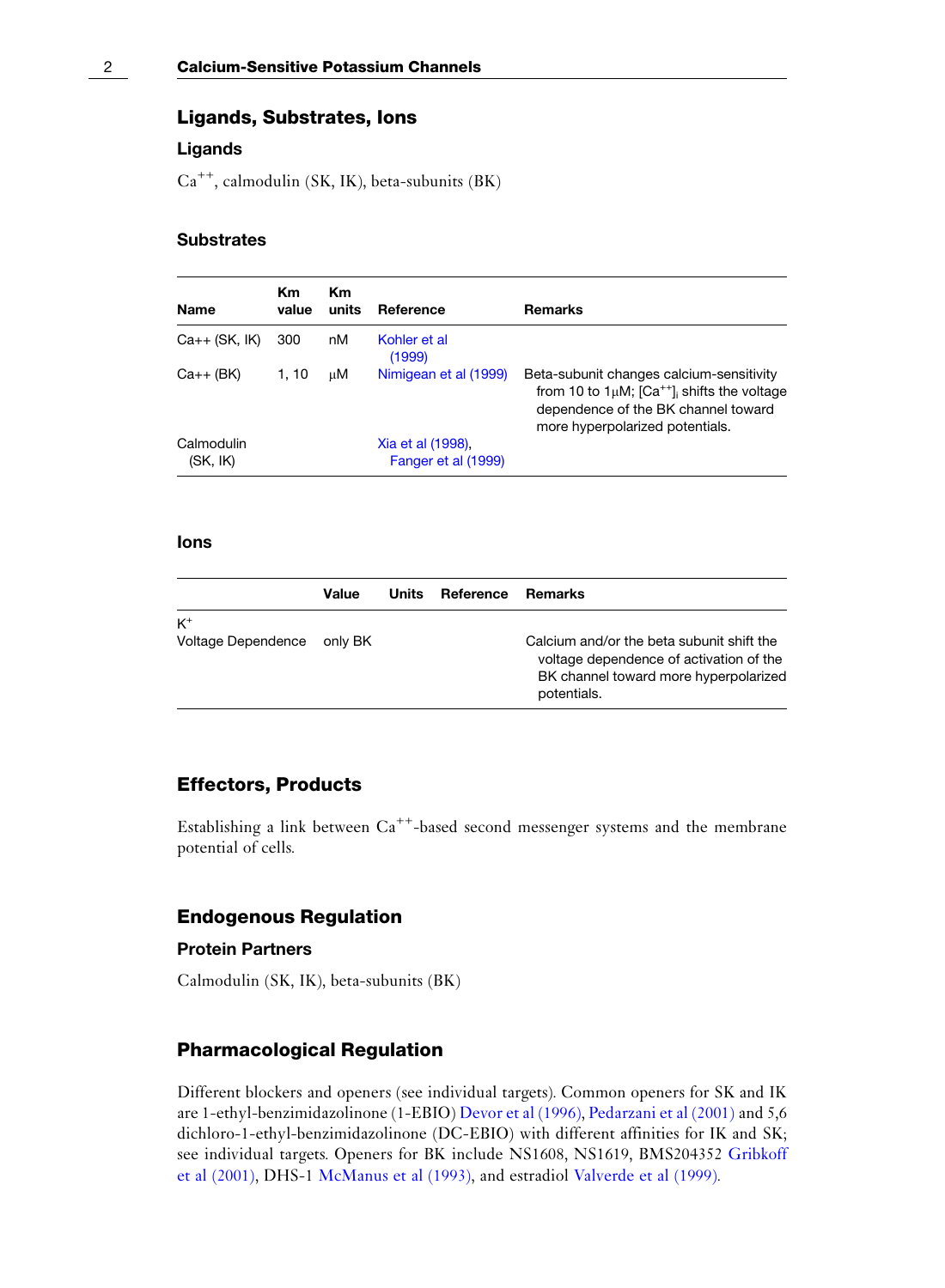### <span id="page-2-0"></span>Research Tools

# Probes

#### Antibodies and Other Probes

Antibodies against calcium-activated potassium channels are available from Alamone and Chemicon.

#### Assays

| Molecular / Cellular                    | Calcium-activated potassium channels are mainly<br>investigated by electrophysiological techniques, e.g.,<br>patch-clamping, conventional voltage-clamp, and two<br>electrode voltage-clamping. These methods have been<br>used for heterologously expressed channels as well as<br>for endogenous channels in tissue preparations.<br>Imaging with membrane potential sensitive fluorescent<br>dyes and flux measurements using radioactive Rb <sup>+</sup> were<br>also used. |
|-----------------------------------------|---------------------------------------------------------------------------------------------------------------------------------------------------------------------------------------------------------------------------------------------------------------------------------------------------------------------------------------------------------------------------------------------------------------------------------------------------------------------------------|
| <b>Genetically Engineered Organisms</b> | Transgenic mice with targeting the SK3 allele have been<br>generated Bond et al (2000).                                                                                                                                                                                                                                                                                                                                                                                         |

# Journal Citations

- Bond, C.T., Sprengel, R., Bissonnette, J.M., Kaufmann, W.A., Pribnow, D., Neelands, T., Storck, T., Baetscher, M., Jerecic, J., Maylie, J., Knaus, H.G., Seeburg, P.H., Adelman, J.P., 2000. Respiration and parturition affected by conditional overexpression of the Ca2+-activated K+ channel subunit, SK3. Science, 289, 1942–1946.
- Devor, D.C., Singh, A.K., Frizell, R.A., Bridges, R.J., 1996. Modulation of Cl<sup>-</sup> secretion by benzimidazolones. I. Direct activation of a Ca(2+)-dependent K<sup>+</sup> channel. Am. J. Physiol., 271, 775-L784.
- Fanger, C.M., Ghanshani, S., Logsdon, N.J., Rauer, H., Kalman, K., Zhou, J., Beckingham, K., Chandy, K. G., Cahalan, M.D., Aiyar, J., 1999. Calmodulin mediates calcium-dependent activation of the intermediate conductance K-Ca channel, IKCa1. J. Biol. Chem., 274, 5746–5754.
- Gribkoff, V.K., Starrett, J.E. Jr, Dworetzky, S.I., Hewawasam, P., Boissard, C.G., Cook, D.A., Frantz, S.W., Heman, K., Hibbard, J.R., Huston, K., Johnson, G., Krishnan, B.S., Kinney, G.G., Lombardo, L.A., Meanwell, N.A., Molinoff, P.B., Myers, R.A., Moon, S.L., Ortiz, A., Pajor, L., Pieschl, R.L., Post-Munson, D.J., Signor, L.J., Srinivas, N., Taber, M.T., Thalody, G., Trojnacki, J.T., Wiener, H., Yeleswaram, K., Yeola, S.W., 2001. Targeting acute ischemic stroke with a calcium-sensitive opener of maxi-K potassium channels. Nat. Med., 7(4), 471–477.
- Grissmer, S., Nguyen, A.N., Cahalan, M.D., 1993. Calcium-activated potassium channels in resting and activated human T lymphocytes. J. Gen. Physiol., 102, 601–630.
- Jiang, Z., Wallner, M., Meera, P., Toro, L., 1999. Human and rodent MaxiK channel beta-subunit genes: cloning and characterization. Genomics, 55, 57–67.
- Kohler, M., Hirschberg, B., Bond, C.T., Kinzie, J.M., Marrion, N.V., Maylie, J., Adelman, J.P., 1996. Smallconductance, calcium-activated potassium channels from mammalian brain. Science, 273, 1709–1714.
- McManus, O.B., Harris, G.H., Giangiacomo, K.M., Feigenbaum, P., Reuben, J.P., Addy, M.E., Burka, J.F., Kaczorowski, G.J., Garcia, M.L., 1993. An activator of calcium-dependent potassium channels isolated from a medicinal herb. Biochemistry, 32(24), 6128-6133.
- Nimigean, C.M., Magleby, K.L., 1999. The beta subunit increases the Ca2+ sensititvity of large conductance Ca2+-activated potassium channels by retaining the gating in the bursting states. J. Gen. Physiol., 113, 425–439.
- Pedarzani, P., Mosbacher, J., Rivard, A., Cingolani, L.A., Oliver, D., Stocker, M., Adelman, J.P., Fakler, B., 2001. Control of electrical activity in central neurons by modulating the gating of small conductance Ca2 +-activated K+ channels. J. Biol. Chem., 276, 9762–9769.
- Sanchez, M., McManus, O.B., 1996. Paxilline inhibition of the alpha-subunit of the high-conductance calcium-activated potassium channel. Neuropharmacology, 35(7), 963–968.
- Strobaek, D., Christophersen, P., Holm, N.R., Moldt, P., Ahring, P.K., Johansen, T.E., Olesen, S.P., 1996. Modulation of the Ca(2+)-dependent K+ channel, hslo, by the substituted diphenylurea NS 1608, paxilline and internal Ca2+. Neuropharmacology, 35(7), 903–914.